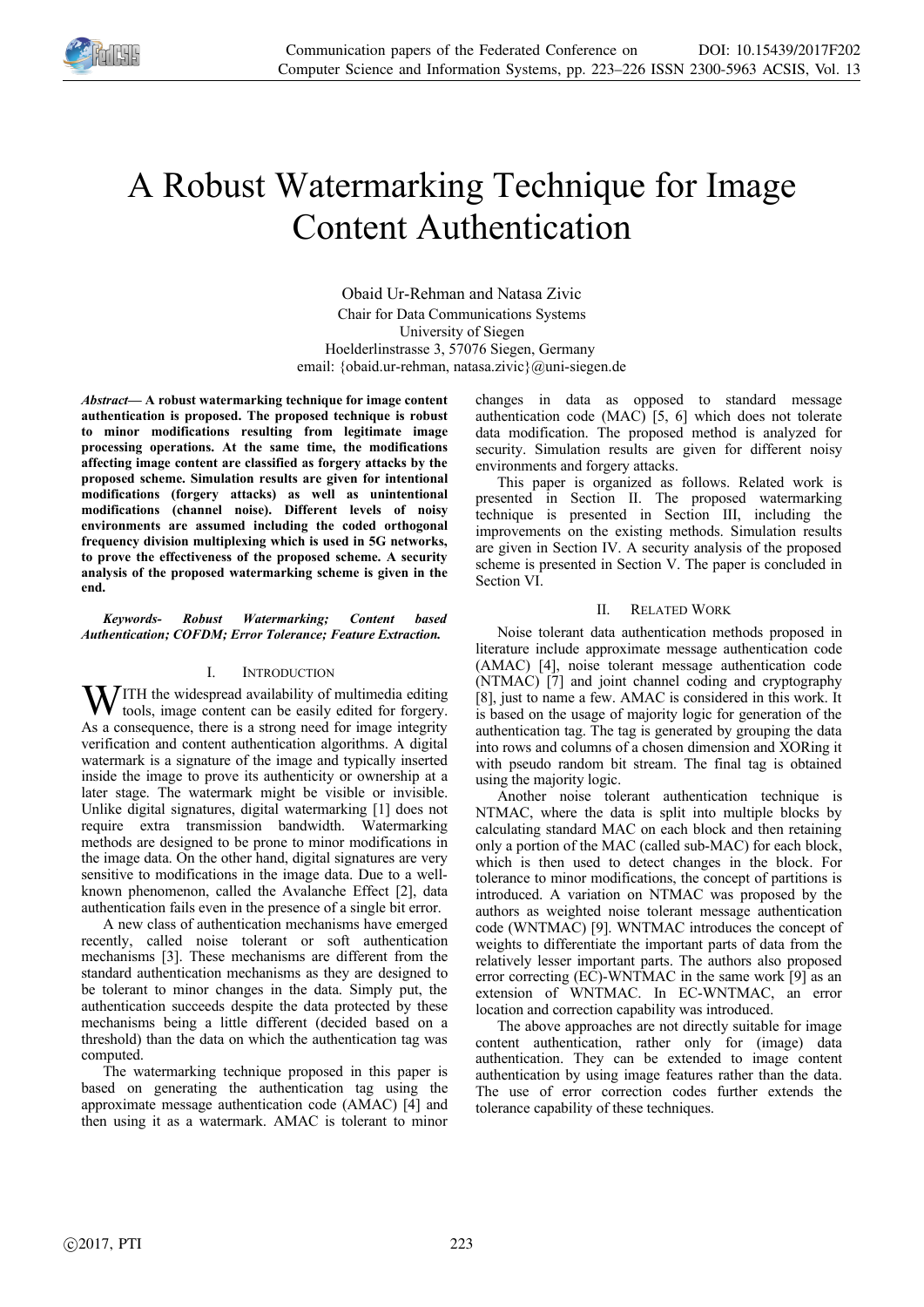## III. WATERMARKING TECHNIQUE

## *A. Watermark based on Modified AMAC*

Discrete Wavelet Transform (DWT) is computed on the source image, splitting the image into four sub bands, i.e., Low-Low (LL), Low-High (LH), High-Low (HL) and High-High (HH). An AMAC tag is computed on the LL sub band. The computation of AMAC tag is different from the standard AMAC tag [4] which was used in [10]. The modified and strengthened AMAC algorithm uses an extra pseudorandom bit for AMAC tag computation. This avoids the security attack proposed in [11]. The original AMAC uses one pseudorandom bit  $(x_i)$  which is XORed with the message bit  $(m_i)$ . The modified AMAC uses two pseudorandom bits,  $w_i$ and  $x_i$  and calculates the AMAC tag bit  $z_i$  using (1).

$$
z_i = m_i \cdot w_i \oplus x_i \tag{1}
$$

The AMAC tag is used as a watermark of the image. If there are minor changes in the image, the LL sub band will not change significantly and therefore the corresponding AMAC tag will be the same as for the original image. For changes beyond a chosen threshold, such as in the case of a forgery attack, such as object insertion or object removal, the LL sub band will change significantly resulting in a changed AMAC. The threshold can be chosen as desired using the approach presented in [4]. The watermark generation process for the "Lena" image is shown in Fig. 1.



Figure 1. Watermark generation

#### *B. Watermark Embedding*

The watermark is self-embedded in the source image in this work. The source image is split into  $8 \times 8$  pixel non overlapping blocks. The length of the AMAC tag is chosen to be 256 bits. The AMAC tag is split into 32 sub-AMACs of 8 bits each. One sub-AMAC is taken at a time and inserted into the Least Significant Bits (LSBs) of every  $8<sup>th</sup>$  pixel value inside the next image block. Since a block is chosen to be 8 × 8 pixels, the block size is 64 pixels. To embed 8 bits, a total of 8 pixel values are modified. Instead of using the first 8 pixel positions, as in [10], every  $8<sup>th</sup>$  position is chosen. This enhancement spreads the watermark bits uniformly in the source image block and therefore the quality of the source image is not degraded considerably. The next image block for embedding a sub-AMAC is chosen randomly using a secret permutation, with the help of a secret key, *k2*, as seed. This secret permutation makes it very hard for someone (an attacker), without the knowledge of the secret key  $k_2$ , to extract and replace the watermark. The watermarked image is the output of the watermark embedding process. It is assumed that the secret keys  $k_1$  and  $k_2$  are pre-shared using standard key exchange mechanisms.

## *C. Watermark Extraction*

In order to prove the authenticity of the image, the watermark is extracted using the procedure as follows. The watermarked image is split into  $8 \times 8$  pixel non overlapping blocks. The LSBs of every 8<sup>th</sup> pixel's value of the next block (chosen randomly using the same seed  $k_2$  as used at the transmitter) is taken. These bits are appended together to obtain the modified-AMAC tag. This extracted watermark is used for image authentication.

#### *D. Image Authentication*

The image verification takes places by comparing the extracted watermark with the watermark recomputed on the image presented for authenticated. Since the watermark is embedded in the spatial domain, it distorts a minor part of the cover image. Authentication based on the standard mechanism will fail in this case. However, since AMAC is tolerant to modifications below a (chosen) threshold, the authentication succeeds in the presence of minor modifications.

#### IV. SIMULATION RESULTS

The simulations are performed using the following parameters. The dimension of source images used in the simulations is  $256 \times 256$  pixels. The source image is converted into a grayscale image before any other processing. Single level DWT transform is performed on the resultant grayscale image giving four sub-bands, out of which the LL band is used for AMAC tag calculation. The length of modified-AMAC is chosen to be 256 bits and the length of sub-AMACs is chosen to be 8 bits. The watermark is generated using the strengthened AMAC tag as proposed in [11].

Simulation results for the following cases are presented.

#### *A. COFDM Transmission*

Orthogonal Frequency Division Multiplex (OFDM) is a crucial technique for modern and future mobile communications (4G, 5G and beyond). Together with Multiple-Input Multiple-Output (MIMO) systems, OFDM is a basis for high speed services to achieve a high Quality of Service (QoS), which is the main advantage of present over previous mobile generations. OFDM is interesting from application point of view as it is used in numerous applications like Digital Audio Broadcasting (DAB, DAB+), Digital Video Broadcasting – Terrestrial (DVB-T [2]), Worldwide Interoperability for Microwave Access (WiMAX), mobile communications 4G and 4.5G - Long Term Evolution (LTE) / LTE-A etc. Coded OFDM (COFDM) is used in case of extreme selective fading channels, e.g., in case that every subcarrier suffers from a different amount of noise measured with different signal-tonoise ratio (SNR).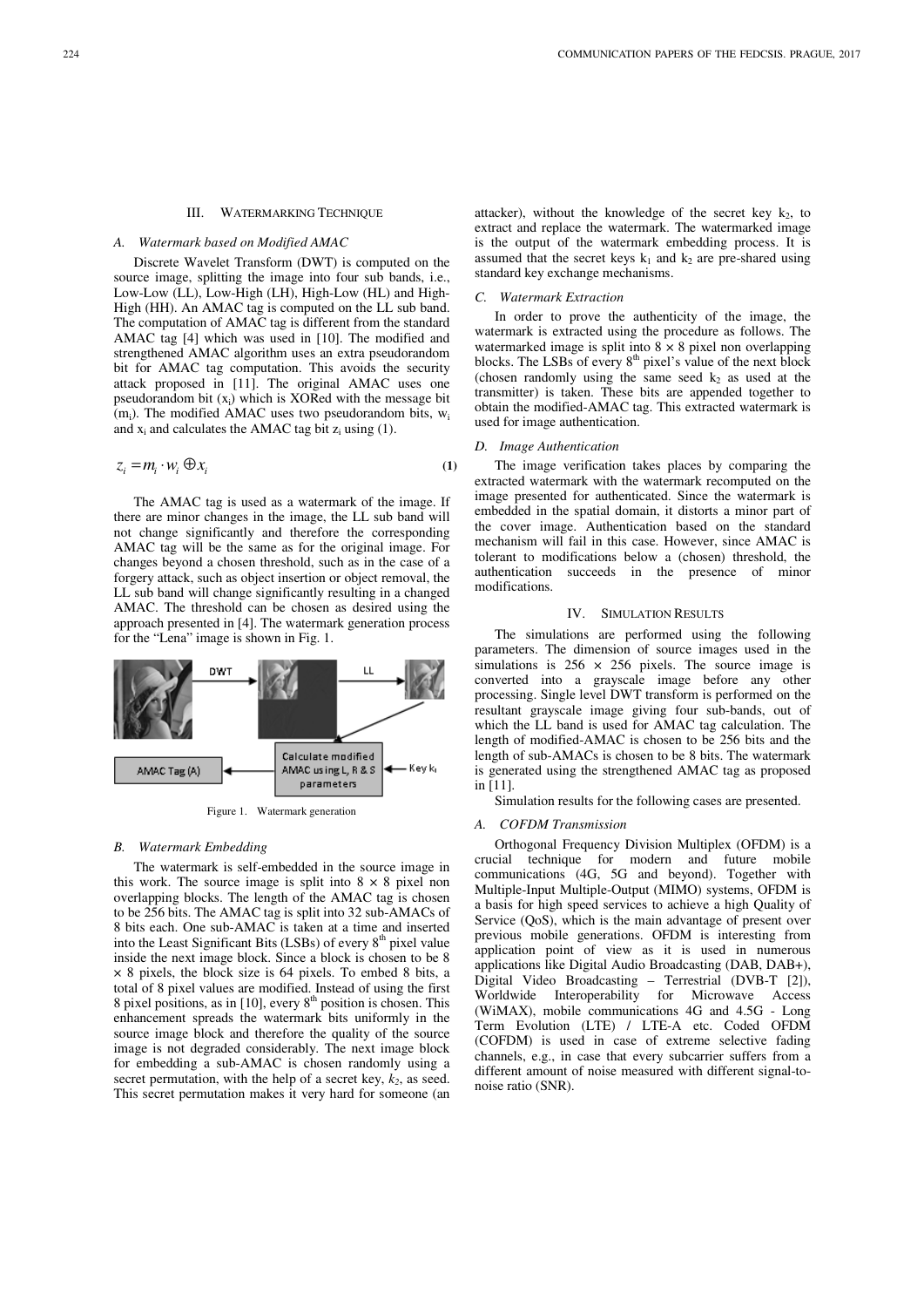Results obtained in the presence of COFDM transmission are shown in Fig. 2. COFDM transmission is considered in the presence of regular LDPC codes of rate 1/2 as the forward error correction codes. As all, or most, of the errors are corrected by the LDPC decoder, the image is declared authentic by the proposed algorithm.



Figure 2. Lena image authentication in the presence of COFDM with rate 1/2 LDPC codes

## *B. Forgery Attack*

The authentication for a forged Lena image is shown in Fig. 3 (note the extra hair on the forehead). The LL band of the forged image has a Hamming distance of 17235 to the LL band of the original Lena image of similar dimension. This results in a failed authentication for the forged image.



Figure 3. Lena image authentication in the presence of forgery attack (with extra hair on the forehead)

#### V. SECURITY ANALYSIS

In this section, the security analysis of the proposed scheme is given. The analysis of AMAC is given in [11], where it is proven that if Hamming distance is used for distance measurement then the scheme might not be secure for large messages, such as high resolution images. The security analysis of the used improved and strengthened AMAC is given in [11]-[12].

The security analysis of the proposed authentication technique is made by considering two major attacks as follows.

#### *A. Key Recovery Attack*

Two different keys are used in the proposed authentication technique. The first key  $(k_1)$  is used in watermark generation and the other  $(k_2)$  is used in watermark insertion. The attacker job is made difficult as he must recover two secret keys, e.g., through brute force attack. In AMAC, the reshaped matrix of size  $R \times L \times S$  bits is used, which means the attack complexity is about  $2^{R \times L \times S}$  function (tag generation and verification) operations, which is a very high complexity. For even the smaller image dimension used in the simulations, i.e., 256 x 256 pixels, this attack is computationally infeasible with the current technology.

## *B. Substitution Attack*

A substitution attack can be executed in two steps, i.e., a forgery attack on the strengthened AMAC followed by an attack on the watermark embedding process. The possibility for an attacker to pass the first step can be calculated as follows. Let *T* be the threshold value below which the difference between the AMAC tags is acceptable and let *t* indicates the threshold for difference between DWT's LL sub-band tolerance. The probability  $(P_t)$  of changes in the "majority" selection round of the AMAC is calculated in [16], as follows,

$$
P_{t} = \frac{1}{2^{L} \sum_{i=0}^{t} L} \sum_{j=0}^{t} \sum_{j=\lceil \frac{t+1-2j}{2} \rceil}^{\lceil \frac{t-1}{2} \rceil} \sum_{k=0}^{\lceil \frac{t+2j-t-1}{4} \rceil} \binom{t}{j} \binom{j}{k} \binom{t-j}{i-k}
$$
(2)

Based on  $P_t$ , the probability of deceiving the attacker  $(P_D)$ by an image whose AMAC tag is close enough to the reference tag is calculated as,

$$
P_D = \sum_{i=0}^{T} \binom{L}{i} P_i^i (1 - P_i)^{L-i}
$$
 (3)

It can be observed from  $(3)$  that  $P_D$  can be decreased by increasing the length of AMAC tag.

#### VI. CONCLUSION

A robust watermarking technique for content based image authentication is proposed in the paper. The proposed technique consists of extracting image features using discrete wavelet transform, generating the watermark based on the image features and by protecting it using the noise tolerant